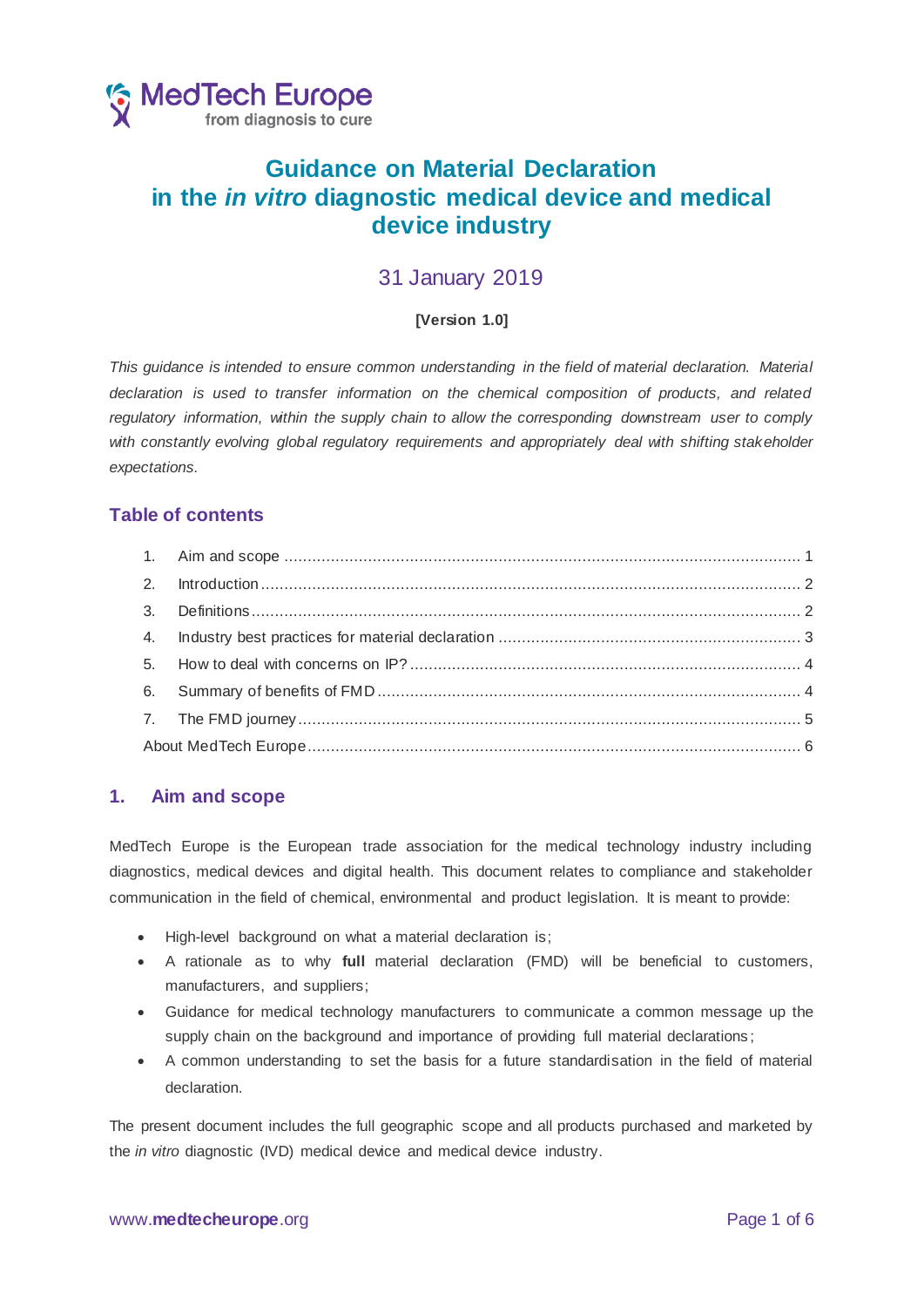

### <span id="page-1-0"></span>**2. Introduction**

Companies are confronted with an ever-growing challenge to declare compliance with a great variety of regulatory requirements, to document and report chemical composition, to track the volumes of substances, and to document the origin of product components etc.

Since the entry into force of new regulations such as  $REACH<sup>1</sup>$ , the Medical Device Regulation (MDR)<sup>2</sup>, the California Proposition 65 List<sup>3</sup> and the inclusion of IVDs and medical devices into the scope of the RoHS Directive<sup>4</sup>, the demand for information on material compositions for the purpose of compliance has increased rapidly to an extent that the regulatory requirements and the related requests are increasingly difficult to be handled in the previous ad-hoc manner.

Customers - private and public - are enquiring more and more about the composition and origin of medical technology products, not just for regulatory purposes, but also to be responsive to various individual, communal, or societal expectations. Many customers are implementing voluntary green procurement, environmentally conscious design and sustainability programmes, or may have other nonregulatory requirements to meet.

More and more companies are also devising and launching their own material declaration schemes to meet the related regulatory and marketing challenges and thus strengthen their competitive position.

Compliance with material‐related legal obligations is essential for obtaining access to the pertinent markets. The seamless transfer of material declarations in the supply chain is thus in the common interest of all companies involved. An important question for companies in the supply chain is how this transfer of material declarations can be designed in the most reliable and cost‐efficient way while protecting confidential business information.

The above-mentioned challenges lead to an increasing need of digitisation of compliance and stakeholder communication in the field of chemical, environmental and product legislation. The evolution of material declaration tools is one major element to support this development.

### <span id="page-1-1"></span>**3. Definitions**

#### **Material declaration**

 $\overline{a}$ 

A report related to a product (substance, mixture, or article of various complexity) in the supply chain on at least one of the following data elements:

• Compliance with specific material-related legislation;

<sup>1</sup> Regulation (EC) No 1907/2006 of the European Parliament and of the Council on the Registration, Evaluation, Authorisation and Restriction of Chemicals (REACH)

 $2$  Regulation (EU) 2017/745 of the European Parliament and of the Council of 5 April 2017 on medical devices

<sup>&</sup>lt;sup>3</sup> Safe Drinking Water and Toxic Enforcement Act of 1986

<sup>4</sup> Directive 2011/65/EU of the European Parliament and of the Council of 8 June 2011 on the restriction of the use of certain hazardous substances in electrical and electronic equipment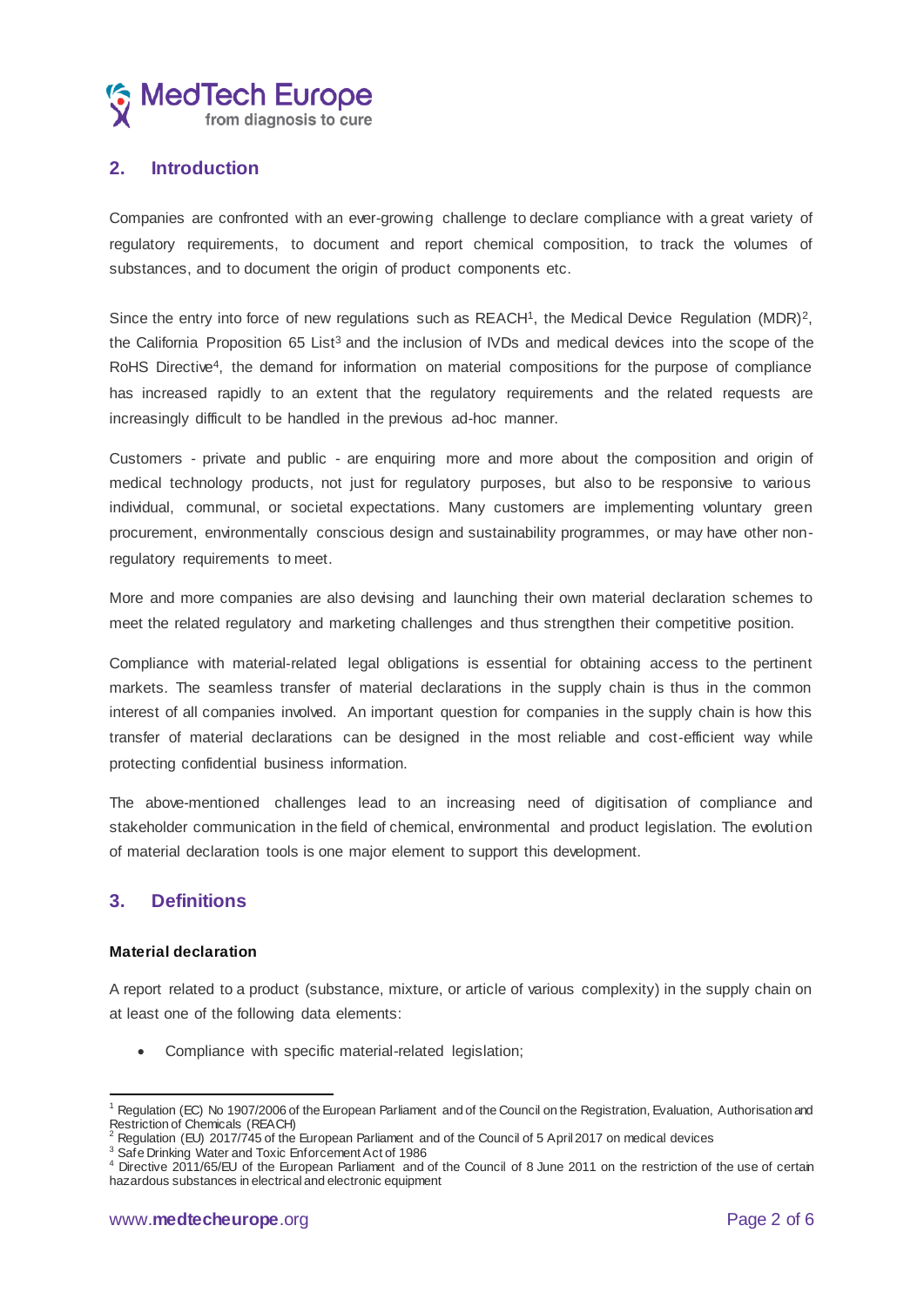

- The presence or absence of specific substances;
- The presence or absence of certain material properties;
- Chemical composition (per product and/or component);
- The origin of materials, that is, for instance, from which species, manufacturing process (or recycling), region, country, or company the material originates;
- Compliance with specific customer specific material related requirements, such as social aspects and/or excluding certain sources or harvesting/manufacturing methods.

Such information is important for responding to regulatory and/or customer requirements.

| Compliance Declaration (CD)     | Identifies substances above or below a threshold including      |
|---------------------------------|-----------------------------------------------------------------|
|                                 | applicable exemptions.                                          |
| Full Material Declaration (FMD) | 100% (w/w) of all substances ("recipe") present in the product. |
| FMD+                            | FMD plus additional information, e.g. process chemicals, social |
|                                 | aspects, biologic or geographic origin, kosher, halal etc.      |

Table 1. Examples of declarations with different levels of detail

*Note: The description of different types of declarations are just to point out that the level of detail can vary. Various intermediate forms or combinations exist in practice.*

#### **Material declaration tools**

Technology that allows communication and management of supplier information to:

- Store and to manage data on the chemical composition, the origin, and the weight of any product in the supply chain;
- Document compliance of suppliers with regulatory requirements;
- Monitor and document compliance of internal processes;
- Request supplier declarations and handle material declarations;
- Generate statements of compliance;
- Generate compliance statements or material declarations for customers and authorities.

### <span id="page-2-0"></span>**4. Industry best practices for material declaration**

Downstream users/customers – requesters of information

- Minimise the number of inquiries;
- Avoid irrelevant inquiries;
- Provide training related to data requests;
- Have resources available to support technical questions;
- Have policies and safeguards in place to ensure appropriate handling of confidential business information;
- Provide contact details (including at least an e-mail address and potentially a direct telephone number) for questions.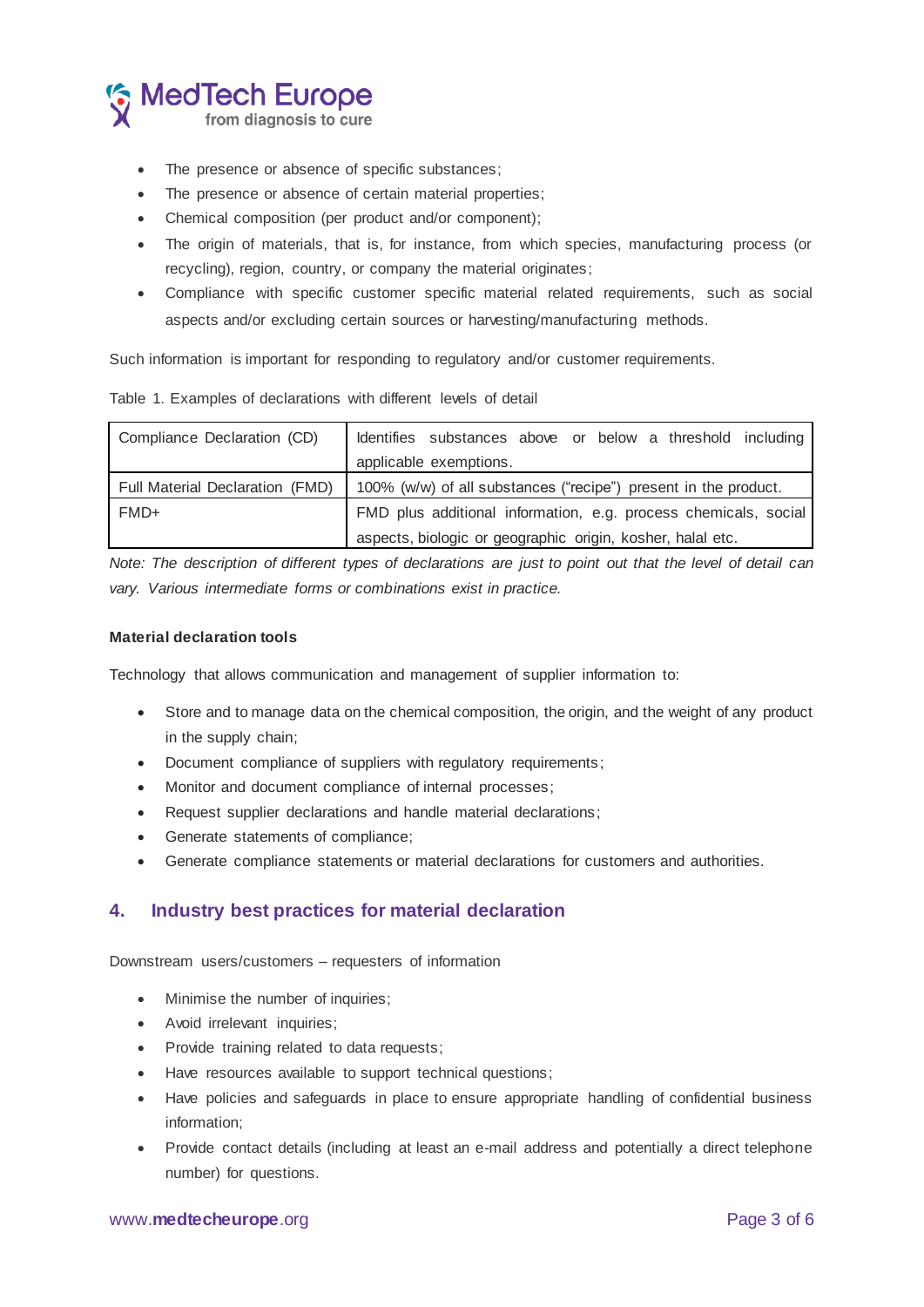

Upstream suppliers - providers of information

- Identify and provide a functional (not person related) e-mail address for inquiries including a telephone number for direct contact (if available, a webpage address can be provided as well);
- Cascade the expectations for information required for FMD to their supply chain;
- Provide full material declarations at product level;
- Update FMD's for all material changes;
- Respond within an agreed upon timeline.

### <span id="page-3-0"></span>**5. How to deal with concerns on IP?**

In most cases, full substance declaration by itself will not result in a concern for loss of intellectually property (IP). However, in some instances, disclosing the full material makeup of a component, could convey key intellectual property information (for example, a homogenous part made from a highly proprietary resin).

Agreements can be made between the supplier and their customer that can result in achieving FMD while still protecting any key intellectual property, such as by allowing FMD's to remain confidential to the originator while still allowing for the downstream benefits (by systemically comparing the FMD to all applicable regulations), without disclosing the FMD information downstream. Tools may also allow for a small percentage of the FMD to remain "non-disclosed", as long as the supplier makes certain assurances about those non-disclosed substances.

Any company's intellectual property is critical to that company's continued success. Maintaining valuable intellectual property and supporting FMD have been shown not to be mutually exclusive.

### <span id="page-3-1"></span>**6. Summary of benefits of FMD**

Promulgating FMD information down the supply chain will result in tremendous benefits to all stakeholders.

Changing regulations and customer requirements lead to frequent recurring assessments of substance content in products. The list of regulated substances to declare against for IVDs and medical devices continues to grow significantly.

As the number of regulated substances grows, the time and effort required to assess and declare against all the regulated substances will start to become more and more unmanageable. For many products, performing chemical analysis to identify substance content is not feasible.

The information required from an FMD is best obtained by requesting information up the supply chain, and the necessary number of tiers up that chain may not be as large as expected, even for complex components (such as printed circuit board assemblies).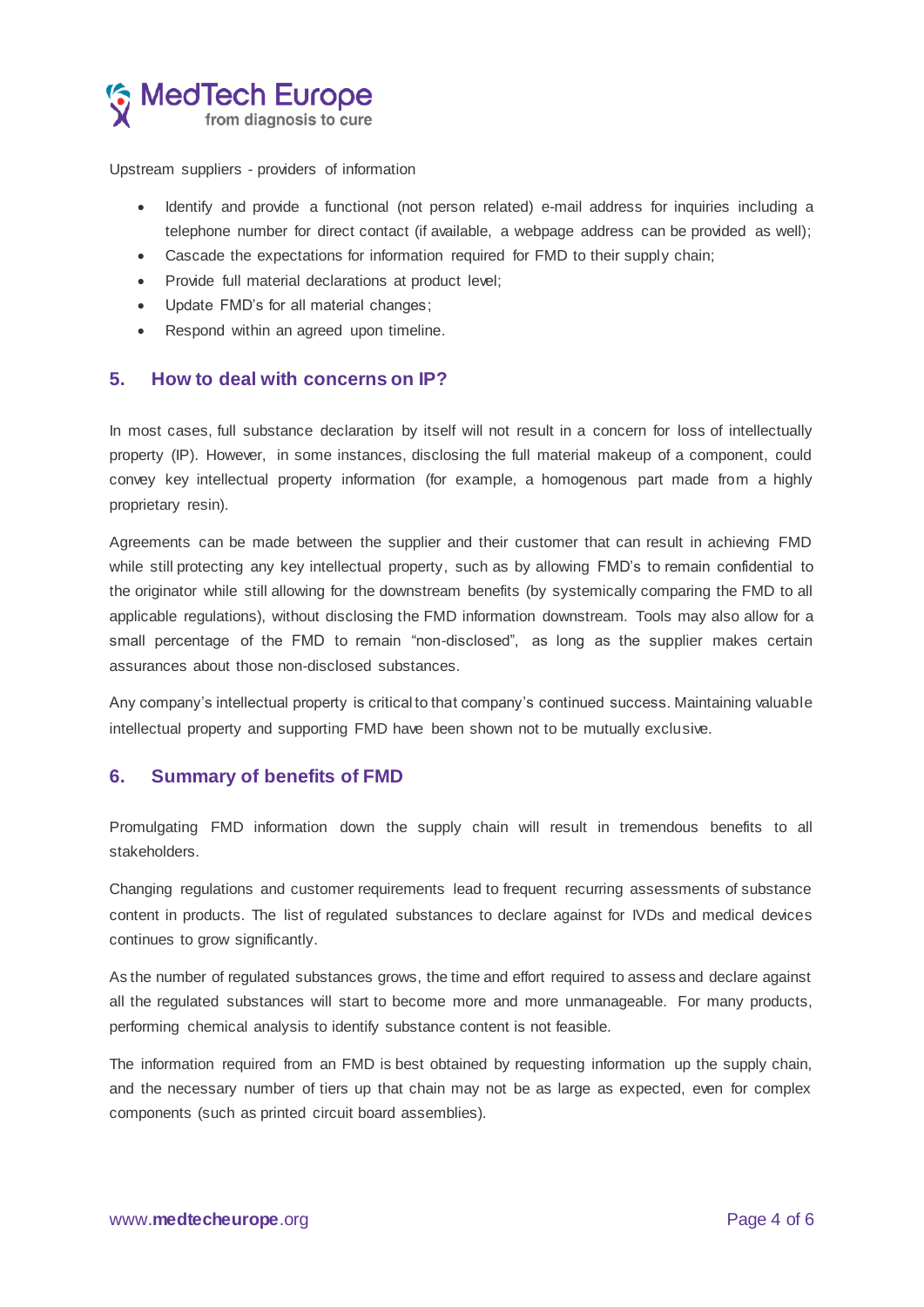

Some of the many benefits of FMD include:

- It provides a format for cooperation between upstream suppliers and downstream users to achieve a comprehensive material declaration while respecting each party's valuable intellectual property, time and resources. In instances where FMD information could result in disclosing intellectual property, there are systems and methods available to maintain confidentiality where that is deemed to be business-critical.
- An FMD allows for an automated assessment (using the proper processes) against all current and new compliance requirements, which significantly minimises effort up and down the supply chain.
- When regulations are updated, systems can automatically check regulated substance presence to support compliance, minimising additional time or effort throughout the supply chain.
- For upstream suppliers, FMD may have the following specific benefits: Having an FMD available for all product lines will allow to readily provide information to customers across all industries, not just the medical technology industry.
- An FMD is a valuable reference to determine if developing regulations may impact the use of substances and materials in a product to determine redesign or raising awareness to regulatory stakeholders for the continued and necessary use of impacted substances and materials.

### <span id="page-4-0"></span>**7. The FMD journey**

Industry-wide acceptance of FMD may not happen overnight, but only by continuing to take proactive steps now will it be possible to achieve this critical goal in the near future.

An interim solution for communicating compliance with all of the global environmental substance regulations is providing Compliance Declarations. However, this approach still requires frequent requests and updates throughout the supply chain as regulations change. <sup>5</sup>

There is other information beyond FMD that may also be of interest (see Table 1), however determining how to best obtain this type of information should not detract from pursuing the primary FMD objective.

MedTech Europe members will be increasing their engagement with their supply chain to work together to achieve FMD, and to realise mutual associated benefits. The anticipated benefits include resource cost savings, improved efficiencies, more detailed product information, and improved outcomes for patients and the environment.

Taking immediate steps now is vital to be able to manage current and future global substance restriction regulations, and to achieve all the benefits of FMD.

<sup>&</sup>lt;sub>5</sub><br>Fif 'Full' Material Declarations reveal less than 100% of the substances intentionally added to a product, these declarations w il⊥ need to be combined w ith Compliance Declarations for the missing part and these CDs w ill need to be updated each time a new requirement applies. Alternatively, the supplier may provide an updated FMD disclosing the previously undisclosed substances.